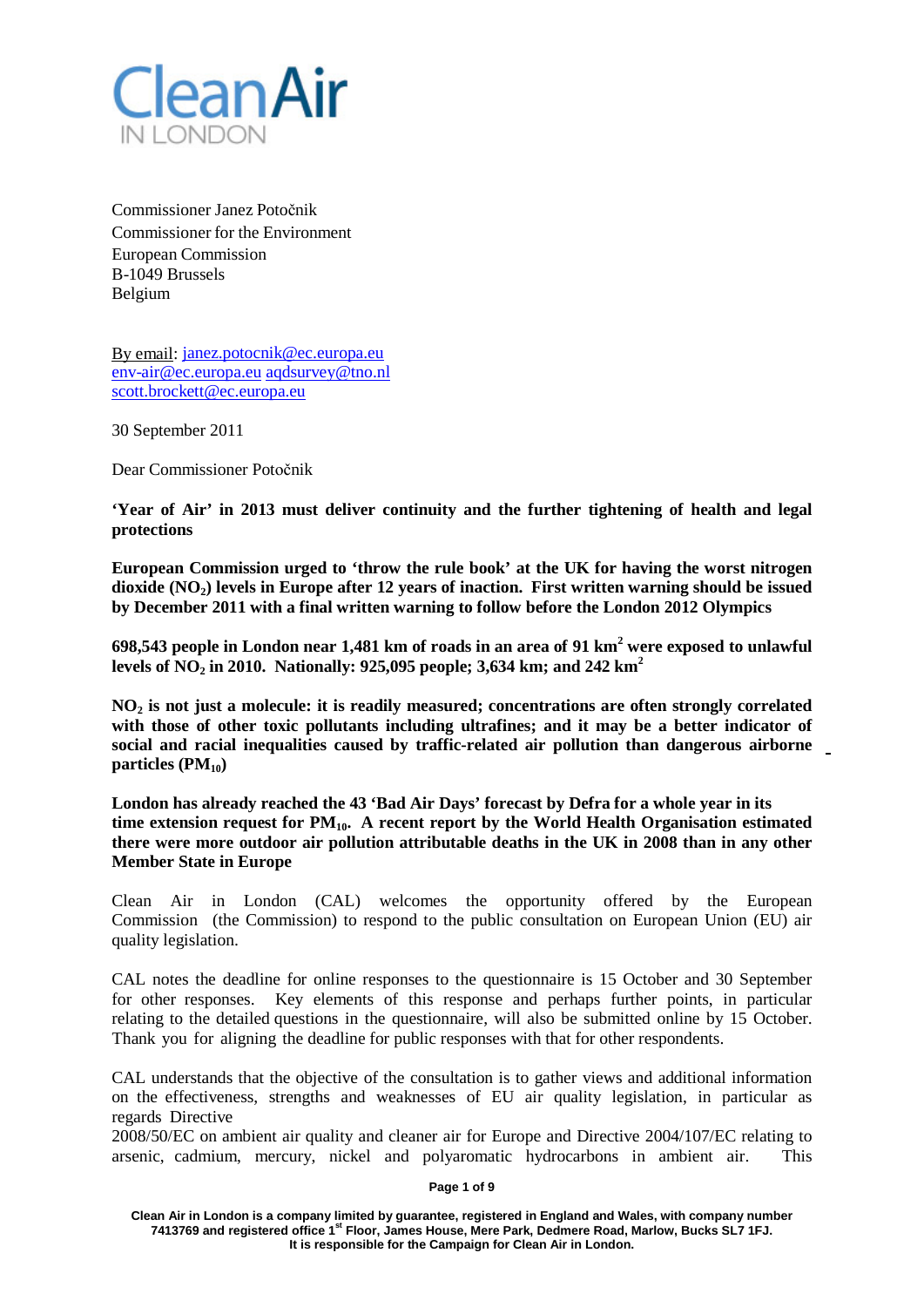

consultation marks the

beginning of a broad consultation on the review of EU air policy (i.e. including the National Emissions

Ceilings Directive 2001/81/EC) foreseen to end in 2013 at the latest (the 'Year of Air' in 2013). See:

[http://ec.europa.eu/environment/air/review\\_air\\_policy.htm](http://ec.europa.eu/environment/air/review_air_policy.htm)

CAL is a not for profit organisation with a mission that includes campaigning to achieve urgently and sustainably at least World Health Organisation Standards (WHO) guidelines for air quality throughout London. Further details about CAL including its supporters and Gold Sponsor, Camfil Farr, can be seen on its website at: [http://www.cleanairinlondon.org/.](http://www.cleanairinlondon.org/)

CAL is independent of any government funding, has cross-party support and many supporters, both individuals in London and organisations. CAL provides a channel for both public concern and expert opinion on air pollution in London. This document provides both general and expert comments in response to the consultation.

# **Summary**

Clean Air in London (CAL) welcomes the opportunity offered by the European Commission (the

Commission) to respond to the public consultation on European Union (EU) air quality legislation.

The UK and London in particular have some of the worst air pollution in Europe. The World Health Organisation (WHO) this week estimated more deaths in the UK were attributable to long-term exposure to particles in 2008 than any other country in the EU 27. The UK has a higher percentage of zones exceeding the  $NO<sub>2</sub>$  annual limit value plus margin of tolerance than any other country in the EU 27 (i.e. 40/43). The

Government has admitted that 698,543 people in London near 1,481 km of roads in an area of 91  $km^2$  were

exposed to unlawful levels of  $NO<sub>2</sub>$  in London in 2010. Nationally, the numbers are: 925,095 people;  $3,634$  km; and  $242$  km<sup>2</sup>.

The Mayor of London and the Government have failed to respond adequately to this invisible public health crisis. In Plans and Programmes submitted to the Commission this week, the UK has admitted it does not expect to comply with NO<sub>2</sub> limit values in 23 zones until 2015, 16 until 2020 and in London until 2025. This is totally unacceptable.

NO2 is not just a molecule as the UK Government would like us to think. The 'Update of WHO air quality guidelines' (AQG) published in 2008 stated:

*"Nitrogen dioxide (NO2), for example, is a product of combustion processes and is generally found in the atmosphere in close association with other primary pollutants, including ultrafine particles. It is itself toxic and is also a precursor of ozone, with which it coexists along with a number of other photochemically generated oxidants. Concentrations of NO2 are often strongly correlated with those of other toxic pollutants. Its concentration is readily measured but needs interpretation as a potential surrogate for a set of sources and the resulting mixture. Achieving guideline concentrations for individual pollutants, such as NO2, may therefore bring public health benefits that exceed those anticipated on the basis of estimates of a single pollutant's toxicity."*

#### **Page 2 of 9**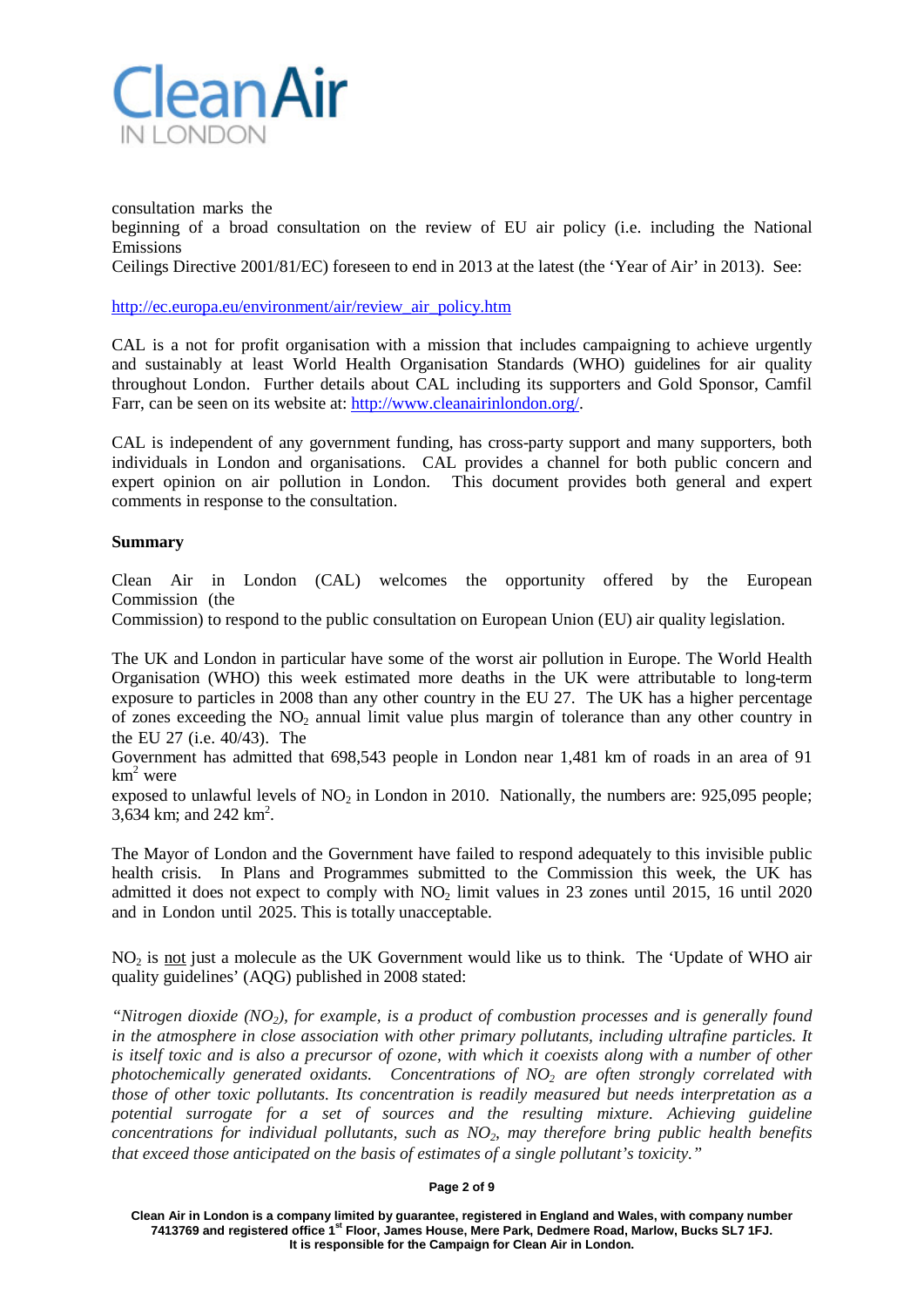

As well as obvious health benefits, the financial benefits of complying with existing legislation are enormous. Defra published an analysis titled 'Air Pollution: Action in a Changing Climate' in March 2010 which estimated that optimising climate policy decisions to account for air pollution could yield additional benefits of £24 billion by 2050. See:

<http://www.defra.gov.uk/publications/2011/04/13/pb13378-air-pollution/>

CAL urges the Commission to send a first written warning on  $NO<sub>2</sub>$  to the UK by December 2011 and a second and final written warning before the London 2012 Olympics. Infraction action on  $PM_{10}$  should be pursued immediately if any limit values are breached.  $PM_{2.5}$  baselines, monitoring and plans should be assessed rigorously.

The 'Year of Air' must deliver continuity and the further tightening of health and legal protections in 2013 and beyond. CAL notes that the current EU legal standards for  $PM_{10}$  are around twice WHO AQG like those for  $PM_{2.5}$  in 2020. In contrast, current EU legal standards for  $NO_2$  are aligned with WHO AQG. With air pollution near our busiest roads broadly in line with  $PM_{10}$  legal standards and twice those for  $NO<sub>2</sub>$ , it is clear that air pollution near such roads needs to be halved urgently. This is the real opportunity for the 'Year of Air'.

In CAL's view, key lessons for the 'Year of Air' to be learned from the revision of ambient air quality legislation between 2005 and 2008 include:

- 1. the Commission must pursue in parallel: infraction action against Member States responsible for the worst breaches of  $NO<sub>2</sub>$  (e.g. the UK in respect of London) at a steady pace that maintains legal pressure on Member States and the prospect of unlimited fines; and any consideration of a new legal regime;
- 2. the Commission must ensure for Member States that the baselines, monitoring and plans and programmes for  $PM<sub>2.5</sub>$  are robust or it will be having an another 'Year of Air' in 2020 e.g. 2005 'becomes' 2011 for  $PM_{10}$ , 2010 'becomes' 2015 for NO<sub>2</sub>; and 2015 'becomes' 2020 for  $PM_{2.5}$ .
- 3. the final outcome for any new legislation should be the highest common denominator – not lowest – for public health proposed by each of the Commission, the European Parliament and the Council of Ministers e.g. where they differ in terms of new limit values, deadlines and legal protections;
- 4. enforcing fully the current legislation, backed by the imposition of unlimited lump sum and daily fines, is the base case and totally acceptable as it would lead to enormous health, equality and financial benefits. If Member States act now they can still avoid fines. Any proposals for new legislation must therefore deliver continuity and the further tightening of health and legal protections in 2013 and beyond; and
- 5. by ensuring full compliance with existing ambient air quality laws and tightening them, Europe can show the world how to address wider air pollution and sustainability issues everywhere through a mixture of political will, technology and behavioural change.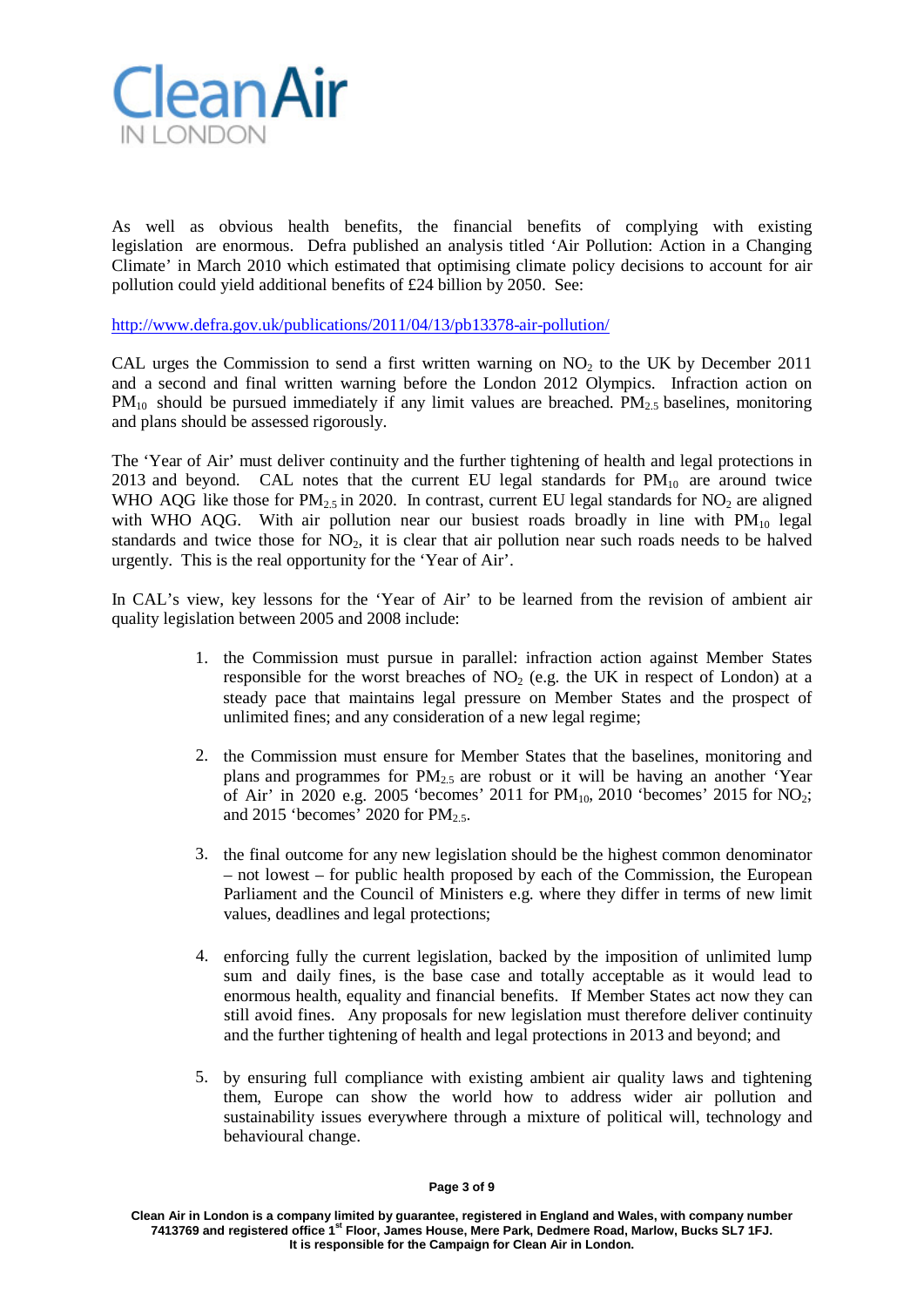

Please remember throughout your discussions with the UK that it is one of the least compliant countries and worst 'free-riders' in the whole of Europe when it comes to complying with air pollution legislation.

# **'Year of Air' in 2013**

In CAL's view, key lessons for the 'Year of Air' to be learned from the revision of ambient air quality legislation between 2005 and 2008 include:

- 1. the Commission must pursue in parallel: infraction action against Member States responsible for the worst breaches of  $NO<sub>2</sub>$  (e.g. the UK in respect of London) at a steady pace that maintains legal pressure on Member States and the prospect of unlimited fines; and any consideration of a new legal regime;
- 2. the Commission must ensure for Member States that the baselines, monitoring and plans and programmes for  $PM_{2.5}$  are robust or it will be having an another 'Year of Air' in 2020 e.g. 2005

'becomes' 2011 for PM<sub>10</sub>, 2010 'becomes' 2015 for NO<sub>2</sub>; and 2015 'becomes' 2020 for PM<sub>2.5</sub>.

- 3. the final outcome for any new legislation should be the highest common denominator not lowest – for public health proposed by each of the Commission, the European Parliament and the Council of Ministers e.g. where they differ in terms of new limit values, deadlines and legal protections;
- 4. enforcing fully the current legislation, backed by the imposition of unlimited lump sum and daily fines, is the base case and totally acceptable as it would lead to enormous health, equality and financial benefits. If Member States act now they can still avoid fines. Any proposal for new legislation must therefore deliver continuity and the further tightening of health and legal protections in 2013 and beyond; and
- 5. by ensuring full compliance with existing ambient air quality laws and tightening them, Europe can show the world how to address wider air pollution and sustainability issues everywhere through a mixture of political will, technology and behavioural change.

CAL notes the deadline for online responses to the questionnaire is 15 October and 30 September for other responses. Key elements of this response and perhaps further points, in particular relating to the detailed questions in the questionnaire, will also be submitted online by 15 October. Thank you for aligning the deadlines for public responses with that for other respondents. CAL notes the specific topics in the Commission's online questionnaire and expects to add further comments online by the deadline of 15 October. These are:

- 1. Respondent
- 2. The Thematic Strategy on Air Pollution
- 3. The approach of the air quality directives
- 4. Standards
- 5. Assessment
- 6. Air quality management in Member States
- 7. Public information and dissemination

#### **Page 4 of 9**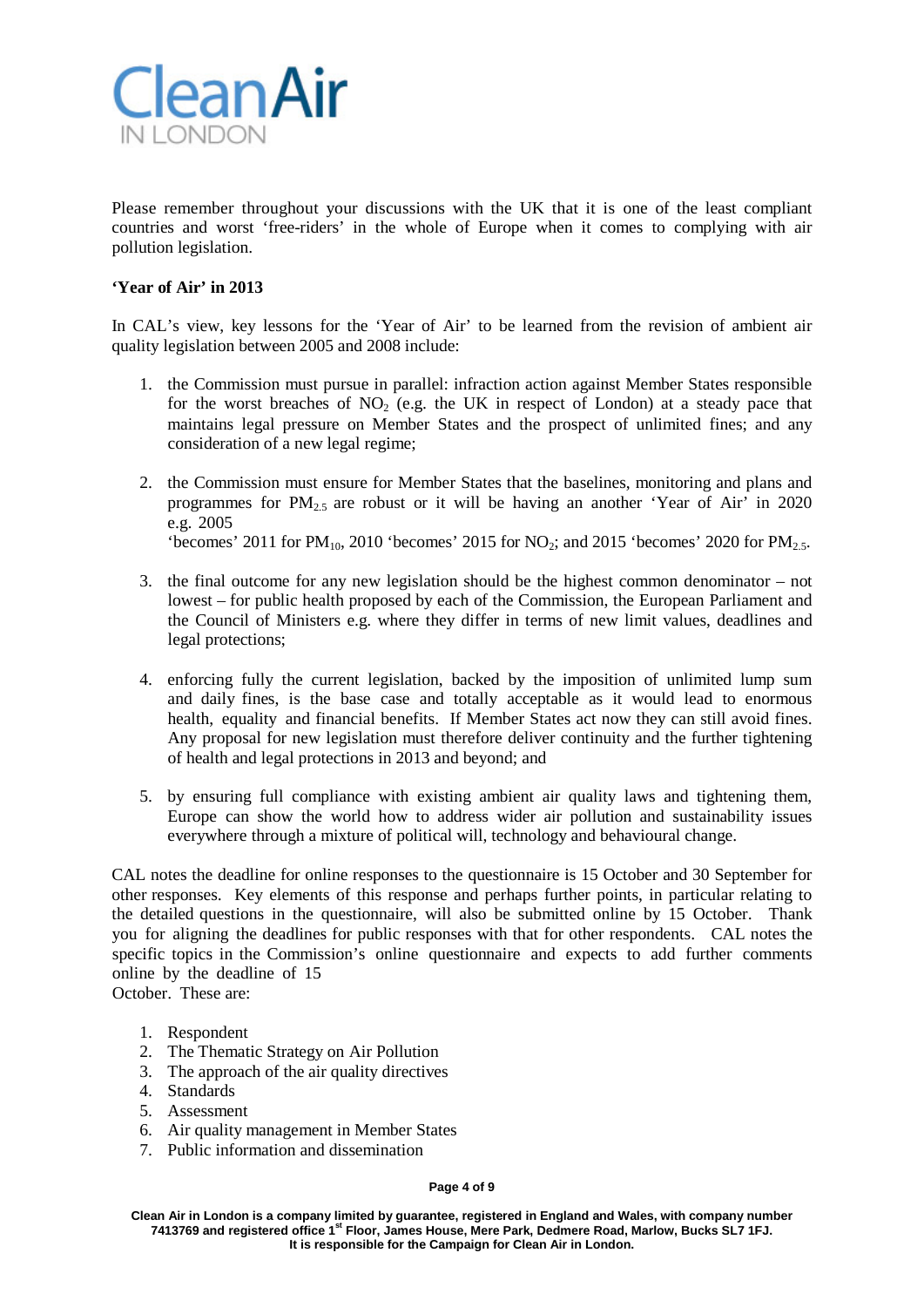

- 8. Governance
- 9. Scientific and technical innovation
- 10. The most important issues for review
- 11. Your involvement in the review process

Please remember throughout your discussions with the UK that it is one of the least compliant countries and worst 'free-riders' in the whole of Europe when it comes to complying with air pollution legislation.

## **The UK and London in particular have the worst NO2 air pollution in Europe**

The United Kingdom and London in particular have the worst  $NO<sub>2</sub>$  air pollution in Europe. A WHO report published this week estimated that long-term exposure to dangerous airborne particles was responsible for more outdoor air pollution attributable deaths in the UK in 2008 than in any other European country (i.e.

13,604 using methodology specific to this study). The WHO estimated the population weighted concentration of PM<sub>2.5</sub> in London in 2008 was 13.5  $\mu$ g/m<sup>3</sup>. See:

[http://www.who.int/phe/health\\_topics/outdoorair/databases/en/index.html](http://www.who.int/phe/health_topics/outdoorair/databases/en/index.html)

In London we have today reported the  $43<sup>rd</sup>$  "Bad Air Day" (i.e. exceedance of the PM<sub>10</sub> daily limit value) which is the number the Government estimated in its time extension request would be the total for the whole of calendar 2011. See:

[http://www.londonair.org.uk/london/asp/publicstats.asp?mapview=all&statyear=2011&MapType=Go](http://www.londonair.org.uk/london/asp/publicstats.asp?mapview=all&statyear=2011&MapType=Google®ion=0&site=MY1&postcode=&la_id=&objective=All) [ogle&region=0&site=MY1&postcode=&la\\_id=&objective=All](http://www.londonair.org.uk/london/asp/publicstats.asp?mapview=all&statyear=2011&MapType=Google®ion=0&site=MY1&postcode=&la_id=&objective=All)

Page 12 of the attached report shows Defra had forecast 43 'Bad Air Days' in London for the whole of 2011 when seeking its time extension for  $PM_{10}$ . See:

[http://circa.europa.eu/Public/irc/env/ambient/library?l=/extension\\_notifications/application\\_extension](http://circa.europa.eu/Public/irc/env/ambient/library?l=/extension_notifications/application_extensions/uk/official_notifications/re-notification/official_notification/_EN_1.0_&a=d) [s/uk/official\\_notifications/re-notification/official\\_notification/\\_EN\\_1.0\\_&a=d](http://circa.europa.eu/Public/irc/env/ambient/library?l=/extension_notifications/application_extensions/uk/official_notifications/re-notification/official_notification/_EN_1.0_&a=d)

In respect of oxides of nitrogen (NOx) a report titled 'National Emissions Ceilings Directive status report

2010' published by the European Environment Agency on 1 June 2011 showed the UK projected (by the UK

using a new modelling approach) to emit more tonnes in 2010 than any Member State other than Germany. See:

<http://www.eea.europa.eu/publications/nec-directive-status-report-2010>

For NO<sub>2</sub>, a report titled 'List of zones in EU Member States in relation to EU air quality thresholds' published by the European Environment Agency and dated 11 August 2011 showed the UK in 2009 having a higher percentage of zones exceeding the limit value plus margin of tolerance than any other Member State (i.e. 40/43 zones). See 2009:

[http://ec.europa.eu/environment/air/quality/legislation/public\\_info.htm](http://ec.europa.eu/environment/air/quality/legislation/public_info.htm)

#### **Page 5 of 9**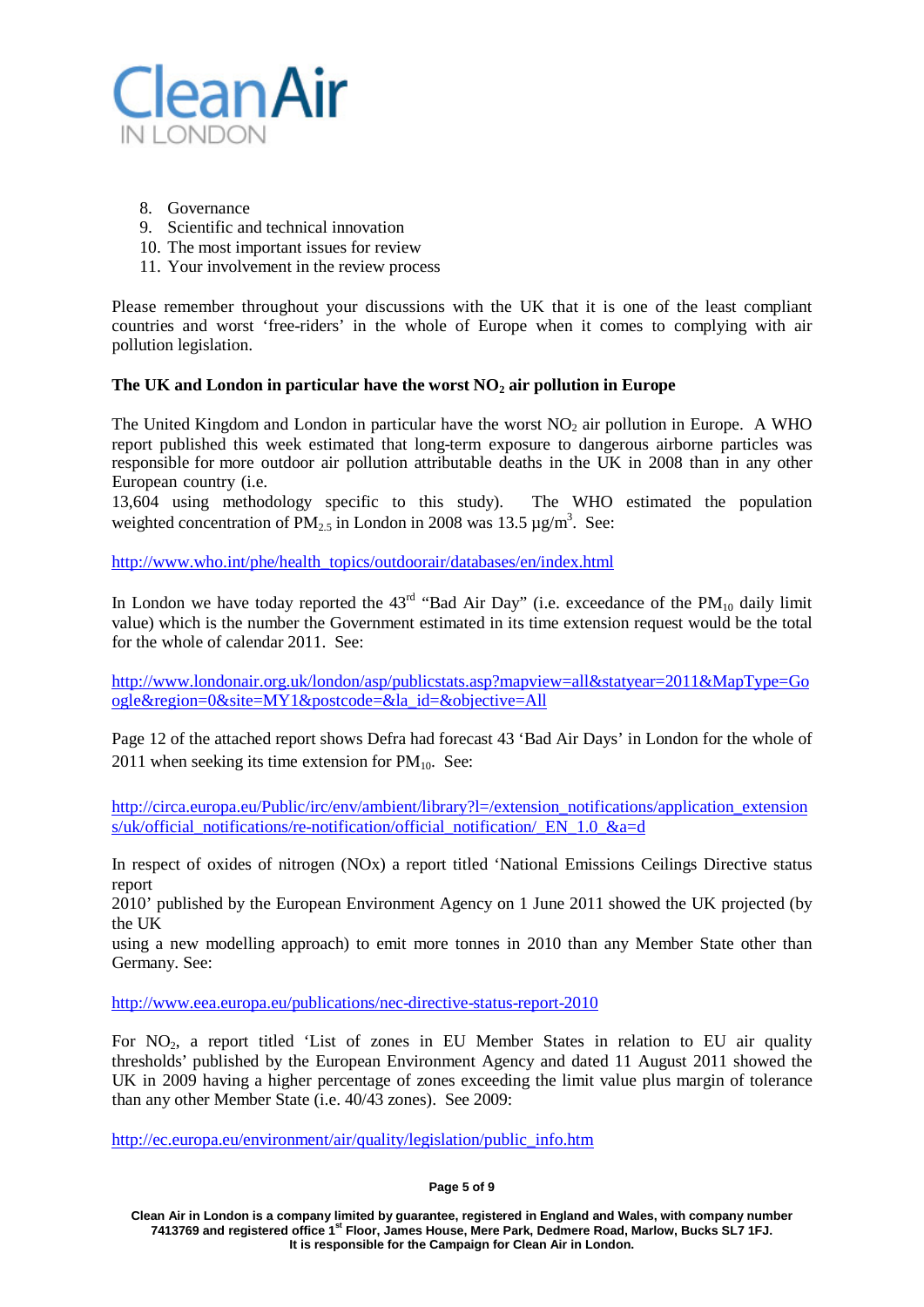

The UK Government's own submission to the Commission on 28 September 2011 estimated that 698,543 people in London near 1,481 km of roads in an area of 91  $km^2$  were exposed to unlawful levels of NO2 in London in 2010. Nationally, the numbers were 925,095 people; 3,634 km; and 242  $km<sup>2</sup>$ . See 2010:

<http://cdr.eionet.europa.eu/gb/eu/annualair/envtom4wa>

The latest scientific evidence suggests that social and racial inequalities may be worse for  $NO<sub>2</sub>$  than  $PM_{10}$  perhaps because NO<sub>2</sub> concentrations are often strongly correlated with those of other toxic pollutants e.g. from traffic.

## **Mayor of London and Government have failed to respond to this invisible public health crisis**

The failure by the Mayor of London and the Government to respond adequately to this invisible public health crisis is a scandal.

The UK submitted its plans and programmes for  $NO<sub>2</sub>$  to the Commission on 23 September 2011. These showed that only three of 43 zones complied with the  $NO<sub>2</sub>$  limit values by the deadline set in legislation in

1999 of 1 January 2010. The UK has admitted it does not expect to comply with  $NO<sub>2</sub>$  limit values in 23 zones until 2015, 16 until 2020 and in London until 2025. The Government has given clear signals that it is lobbying to avoid infraction action and weaken existing air quality legislation.

<http://uk-air.defra.gov.uk/library/no2ten/index>

<http://www.environmental-protection.org.uk/news/detail/?id=2795>

In London, the Mayor of London has admitted that he is applying dust suppressants along the nearside lane beside official air quality monitors where reported  $PM_{10}$  exceedances have been highest. See a response from the Mayor to a question from Darren Johnson AM on 14 September 2011:

<http://mqt.london.gov.uk/mqt/public/question.do?id=37325>

Also an answer to Mike Tuffrey AM on 17 November 2010:

<http://mqt.london.gov.uk/mqt/public/question.do?id=33563>

And Transport for London's report published on 16 August 2011 on the dust suppressant trial:

<http://www.tfl.gov.uk/corporate/projectsandschemes/17246.aspx>

The masking of air pollution by official monitors and lack of action is totally unacceptable.

**European Commission urged to reject UK's TENs for NO2 and launch infraction action on all others**

CAL wrote to Defra on its draft consultation on  $NO<sub>2</sub>$  (attached). CAL urges the Commission to:

**Page 6 of 9**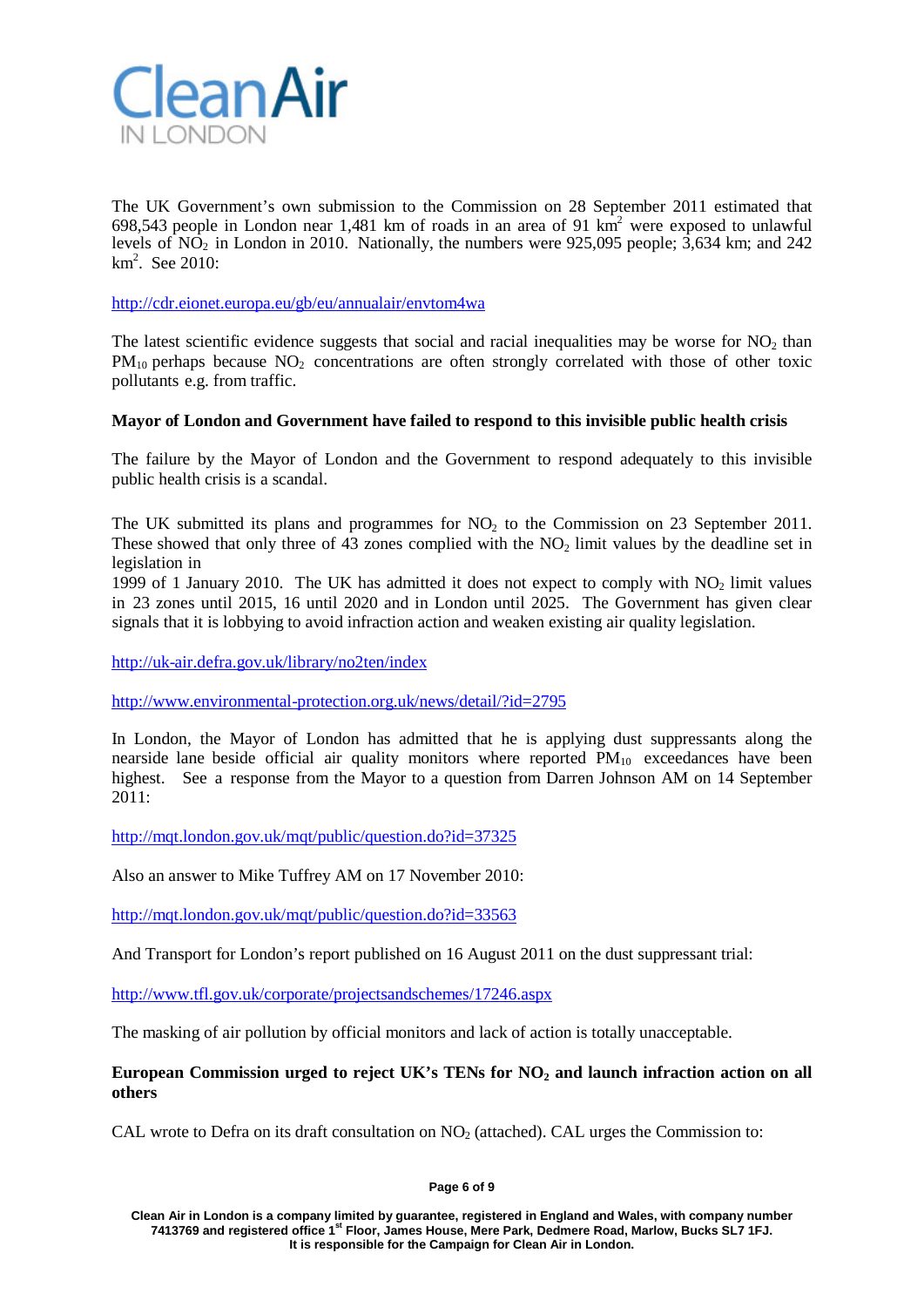

i. Please repeat immediately for  $NO<sub>2</sub>$  the action the Commission took against Member States on  $PM_{10}$  i.e. launch infraction action against the UK for 17 zones, including London, for which it admits it cannot demonstrate compliance with the  $NO<sub>2</sub>$  limit values by the last possible deadline allowed under the EU Directive on ambient air and cleaner air for Europe (Air Quality Directive).

CAL urges the Commission to issue a Letter of Formal Notice (ie first written warning) by 31 December 2011 with a Reasoned Opinion to follow two months later. Please move swiftly through the infraction process to seek a judgement by the Court of Justice of the European Union against the UK.

ii. Please reject the UK's application for a time extension to comply with the  $NO<sub>2</sub>$  limit values in 23 zones for the reasons set out in the attached letter  $(NO<sub>2</sub> TEN)$  letter dated 4 August 2011) and then progress infraction action in respect of those zones too on the above basis.

CAL hopes the UK Government will learn now from its serious failings to comply with limit values for  $NO<sub>2</sub>$  including the current difficulties it faces in applying for a time extension – and propose and implement rapidly plans to comply fully with legal standards for  $PM_{2.5}$  by 2015.

Please remember throughout your discussions with the UK that it is one of the least compliant countries and worst 'free-riders' in the whole of Europe when it comes to complying with air pollution legislation.

## **NO2 health and inequalities per WHO molecule**

It is important not to consider the health impacts of  $NO<sub>2</sub>$  narrowly as one molecule (as the Government seems to be doing).

The WHO has been clear that  $NO<sub>2</sub>$  needs to be considered as more than just a molecule (ie it is a marker for the gas as opposed to particle element of air pollution). Please see the 'Update on Air Quality Guidelines' (AQG) published in 2008 which includes the text copied below:

<http://www.springerlink.com/content/943153q7637737t0/fulltext.pdf>

*"The AQG have always addressed exposures and health effects of individual pollutants or indicators (such as PM10 mass, an indicator of a complex pollution mixture with multiple sources). However, as understanding of the complexity of the air pollution mixture has improved, the limitations of controlling air pollution and its risk through guidelines for single pollutants have become increasingly apparent. Nitrogen dioxide (NO2), for example, is a product of combustion processes and is generally found in the atmosphere in close association with other primary pollutants, including ultrafine particles. It is itself toxic and is also a precursor of ozone, with which it coexists along with a number of other photochemically generated oxidants. Concentrations of NO2 are often strongly correlated with those of other toxic pollutants. Its concentration is readily measured but needs interpretation as a potential surrogate for a set of sources and the resulting mixture. Achieving guideline concentrations for individual pollutants, such as NO2, may therefore bring public health benefits that exceed those anticipated on the basis of estimates of a single pollutant's toxicity. Therefore, while the AQG present risk assessments focused on individual pollutants, they also recommend addressing all relevant pollutants in health risk management*

#### **Page 7 of 9**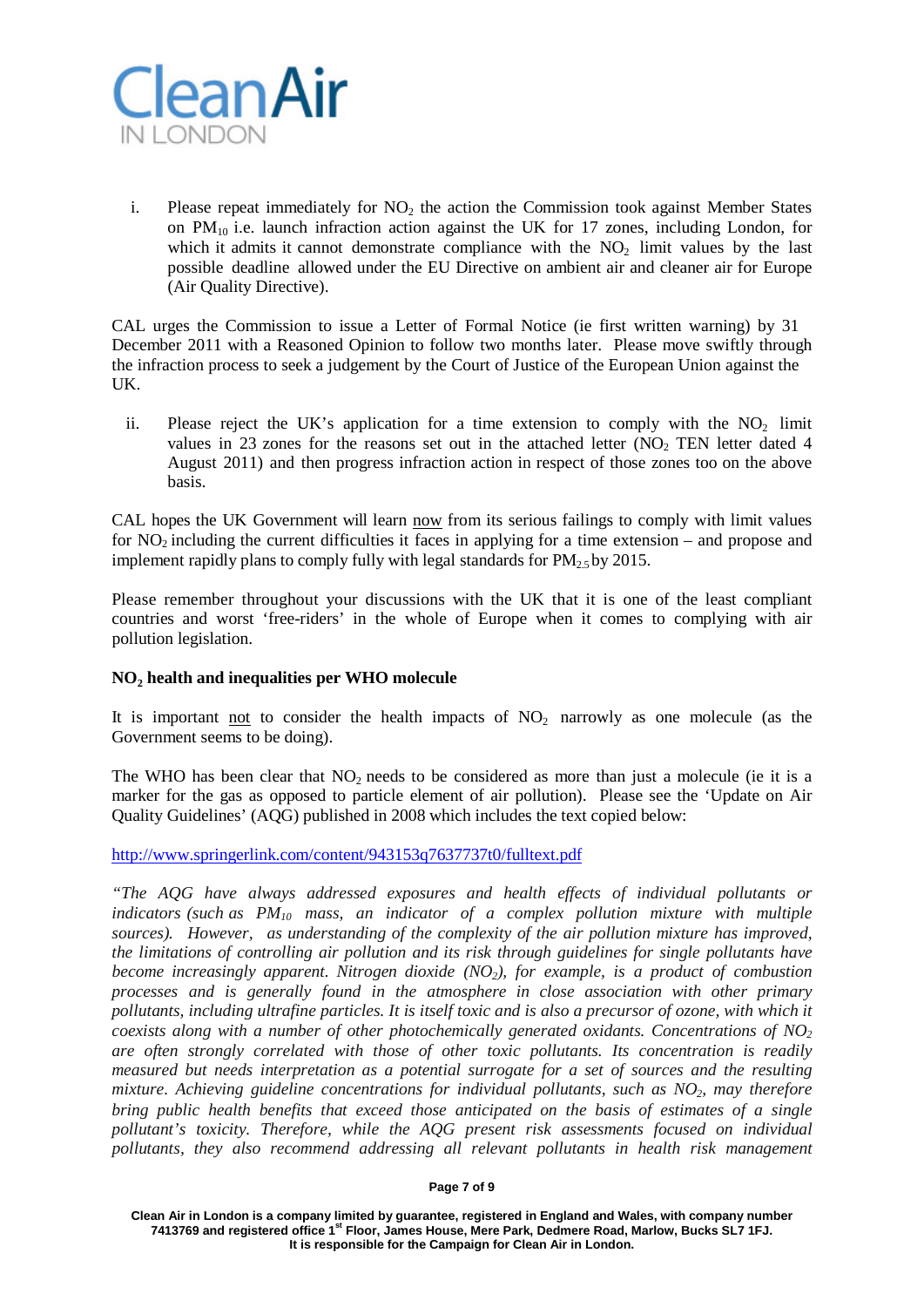

*simultaneously and particularly the four most common, for which guidelines have been reviewed* [i.e. particulate matter, ozone, nitrogen dioxide and sulphur dioxide]."

Please find attached the Racial Equality Impact Assessment done by Defra for its time extension consultation for  $PM_{10}$  (in August 2009). It shows non-white British exposed to 17% more  $PM_{10}$  than white-British and black–British exposed to 30% more  $PM_{10}$  than white-British. CAL is not aware of any social inequality work done for  $PM_{10}$  in 2009.

CAL asked Defra on 2 August 2011 for a similar study to be done for  $NO<sub>2</sub>$  as  $PM<sub>10</sub>$  to complement its  $NO<sub>2</sub>$ 

time extension consultation. Please find attached a copy of the letter received from Defra dated 31 August

2011 which says:

*"We can confirm that an 'integrated' impact assessment and race equality impact assessment have not been carried out and we have no documentation with respect to parts (a) and part (b) of your request."*

Social and racial inequalities may be greater for  $NO<sub>2</sub>$  than  $PM<sub>10</sub>$  because  $NO<sub>2</sub>$  is a marker for combustion related pollutants e.g. traffic.

In CAL's view, a one-pollutant legal framework would never be sufficient for controlling ambient air pollution e.g. one focused just on particulate matter.

In closing, CAL would welcome the opportunity to participate in the Commission's consideration for the

'Year of Air'.

With best wishes.

Yours sincerely

Simon Birkett Founder and Director Clean Air in London

Enc.

CAL response to Defra  $NO<sub>2</sub>$  consultation dated 4 August 2011 Defra response to CAL re Racial Equality Impact Assessment for  $NO<sub>2</sub>$  dated 31 August 2011 CAL letter to Defra on Clean Air Act dated 21 September 2011 CAL application to appeal EIR decision dated 1 March 2011 CAL media release about Court of Appeal hearing dated 2 March 2011

#### **Page 8 of 9**